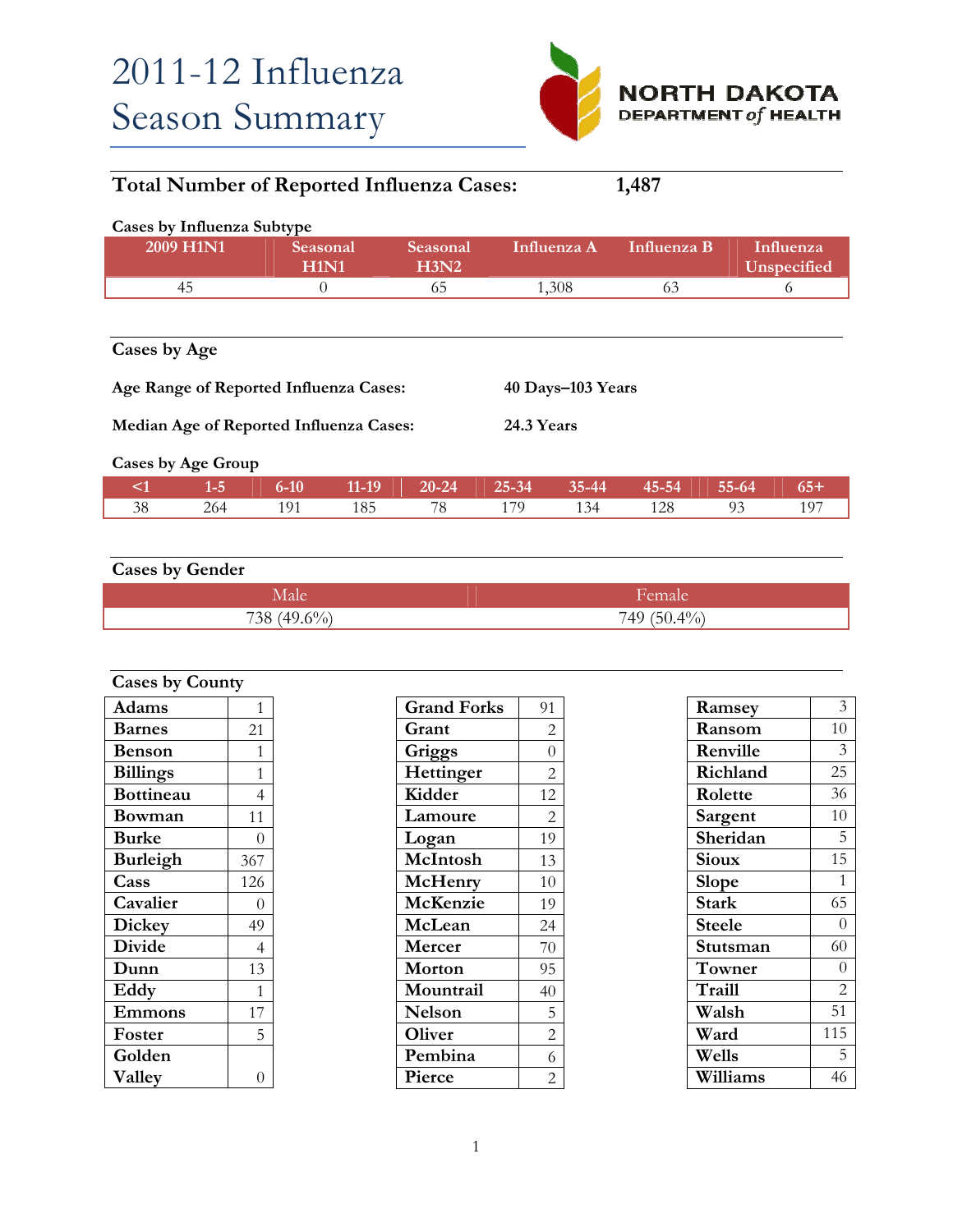



Notice the offset in the timing of the 2010-11 influenza season versus the 2011-12 season. The total number of cases reported was nearly 500 fewer cases, the majority of the difference can be attributed to the number of influenza B cases reported (542 in 2010-11 vs. 63 in 2011-12). During the 2010-11 influenza season, 1,487 influenza cases were identified by viral culture, DFA, IFA, PCR or other rapid diagnostic methods. The peak where the largest number of cases was reported for was the week of February 27, 2011 with 266 cases.



During the 2011-12 influenza season, the largest number of positive cases were reported in the 1-5 year age group (264). Around 31% (468) of the positive cases were in children aged 10 and under.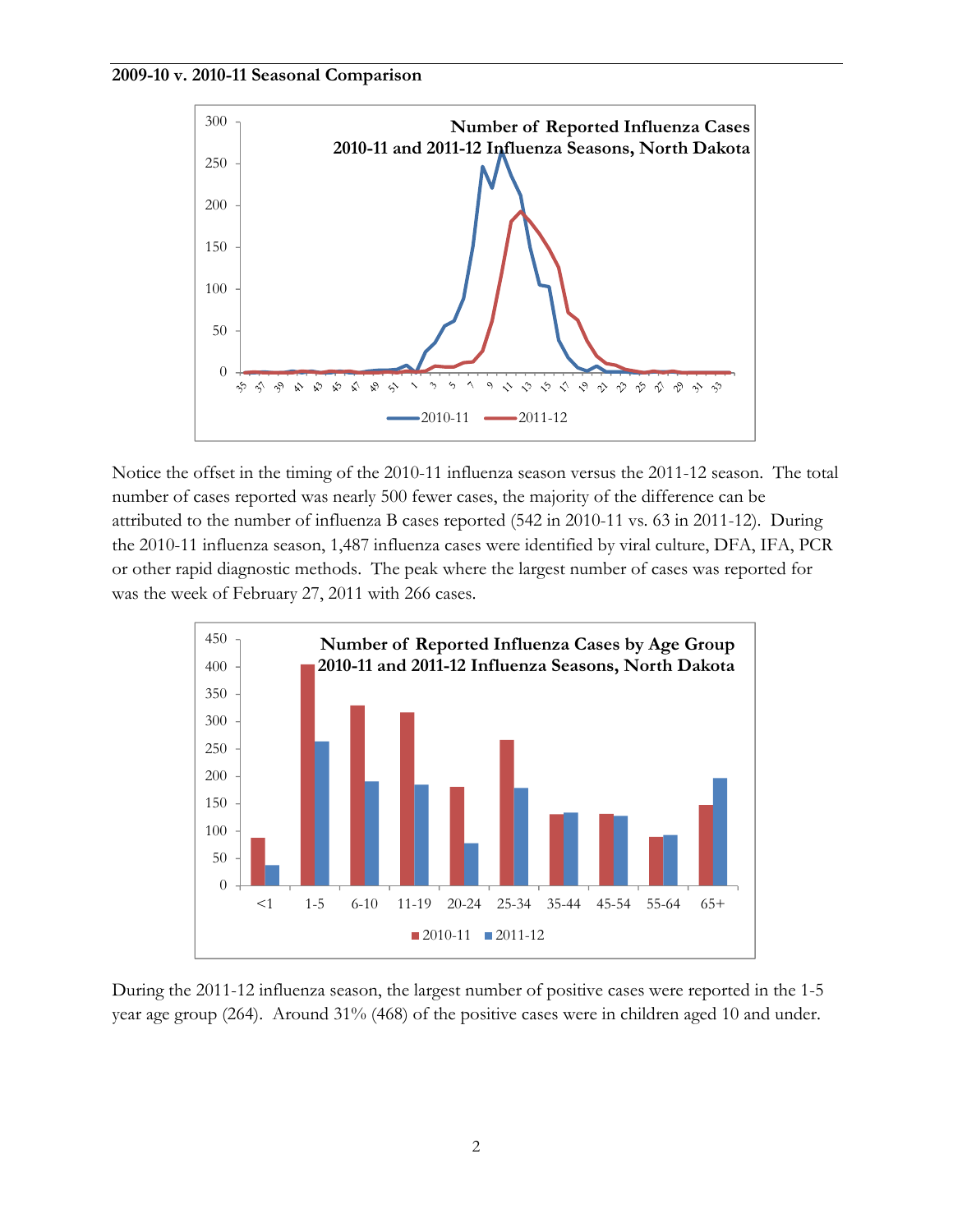## **Laboratory Influenza & RSV Testing**



Twenty-six selected sentinel laboratories throughout the state submit influenza testing data to the NDDoH. Positive laboratory tests reported from these twenty-six laboratories peaked during the week of March 31, 2012 with 26% of all tests run testing positive.



Twenty-one selected sentinel laboratories throughout the state submit RSV testing data to the NDDoH. Positive laboratory tests for RSV from these twenty-one laboratories peaked during the week of February 24, 2012 with 47% of all tests run testing positive.